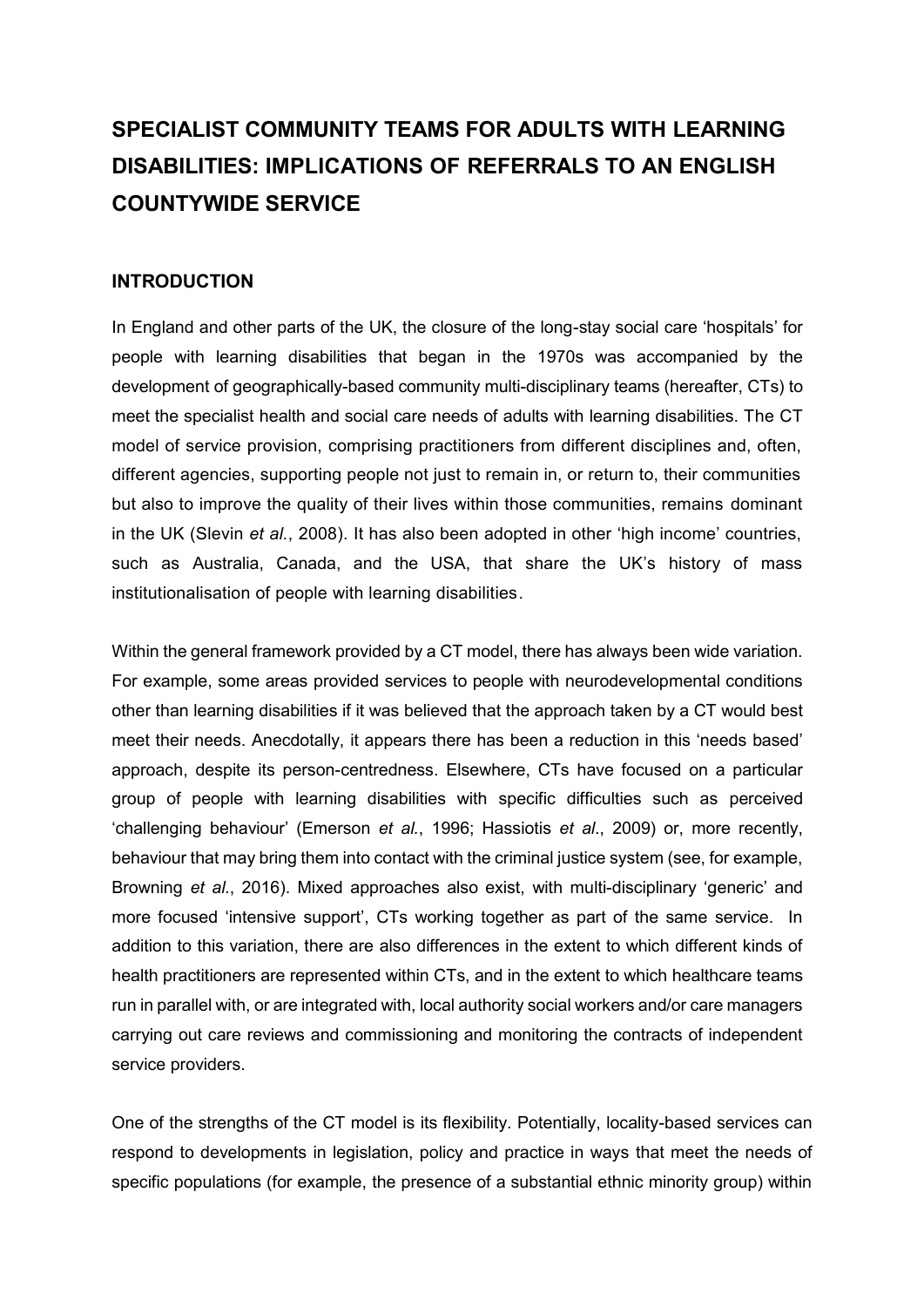a given local area. However, the flexibility of the model also has potential weaknesses. First, while no national audit of CTs, even within one country in the UK, has ever been carried out, there is anecdotal evidence of very different management arrangements and structures, and even within one geographical area, variation in the composition of different teams (see Walker *et al.*, 2003). This makes it difficult for people with learning disabilities and their families to know what service, for whom, and from whom, they can expect. Recently, in an attempt to clarify long-standing concerns (see, for example, Greig and Peck, 1998) about the role of CTs, the British Psychological Society (2015) reiterated that their task is to (i) complement and support 'mainstream' primary and secondary NHS healthcare provision to reduce health inequalities, and (ii) provide assessment, treatment and support to people with behavioural or complex physical and/or health needs. The extent to which these tasks are carried out by CTs is, however, unknown. This leads to the second weakness of the model. With very few exceptions (for example, Walker *et al.*, 2002) there is limited recent empirical research into any aspect of 'generic' CTs (Slevin *et al*., 2008).

As part of a larger project using empirical data to investigate the role, functioning, and design of CTs (Farrington *et al.*, 2015; Clare *et al*., 2017; Clare *et al.*, 2018) we report data on 270 referrals to one integrated (health and local authority) county-wide service for adults with learning disabilities. Using these data, we consider their implications for the development of CTs.

## **METHODS**

#### **Ethics**

No people with learning disabilities or their care-givers were directly involved in the project. Advice was sought from the R & D Department of the relevant NHS Trust and County Council. Since only the research team's practitioner researchers, all of whom held clinical contracts, had access to identifiable health and social care information, National Research Ethics Service approval was not judged to be necessary. All data were coded and completely anonymised before being passed to the research team's academic members.

#### **Context**

The study formed part of a larger project investigating the work of five CTs for adults (normally aged 18 years or more), as part of a county-wide service. The county has an estimated population of 625,000, with both urban and rural constituencies, each containing wards with serious levels of deprivation. When the data were collected, each team was managed by the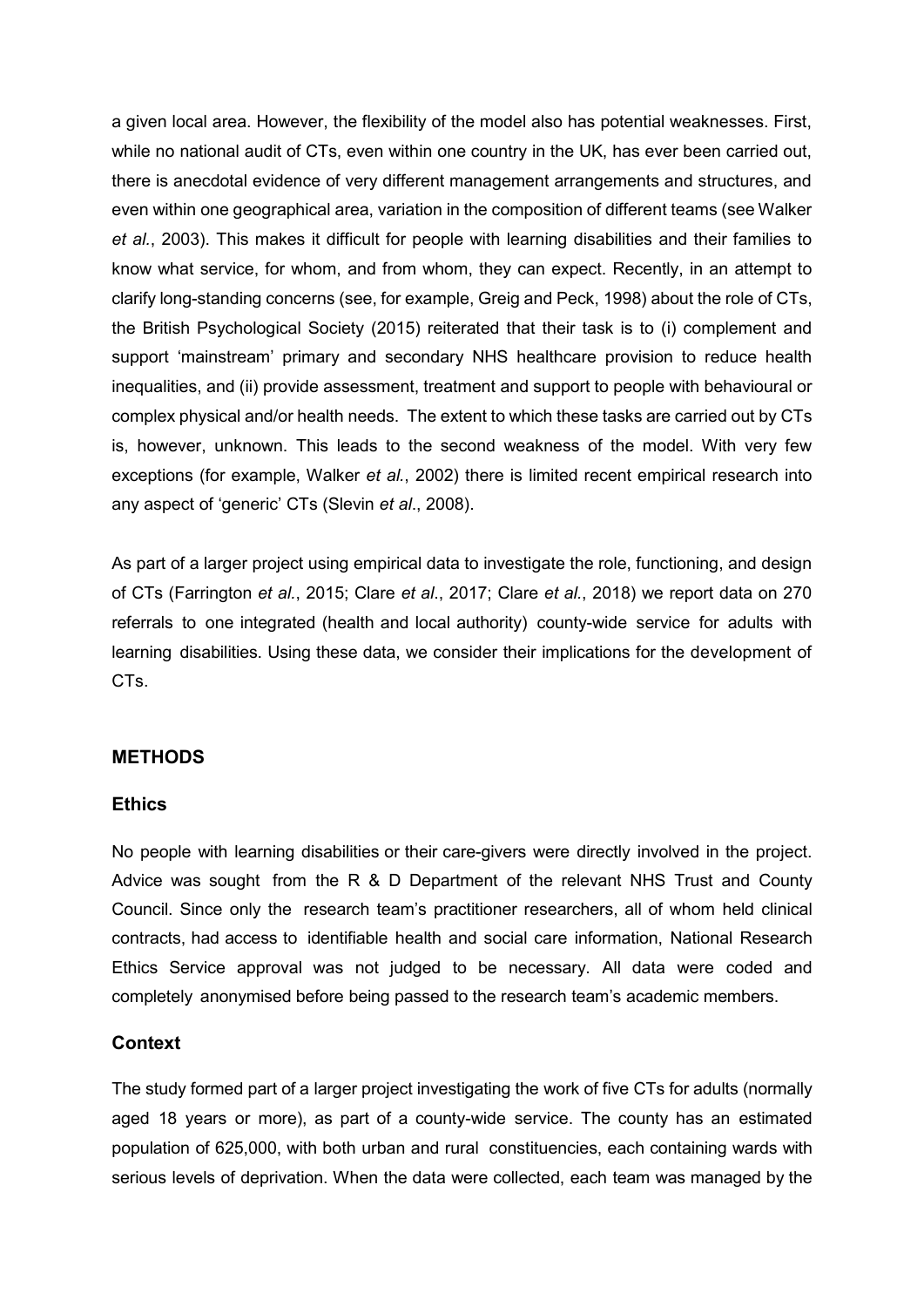Local Authority and comprised health care practitioners employed by the local NHS Trust, with Local Authority care managers (some of whom were also social workers) commissioning and monitoring specialist social care 'packages'. Data collection took place over a three-month period chosen because it was thought least likely be affected by seasonal fluctuations in the everyday lives of service users.

## **Data collection**

A pro-forma was devised<sup>1</sup> to collect referral data from the weekly or fortnightly (depending on the particular CT) inter-agency (health and care management) meeting held by each of the teams. The data were of two kinds: (i) 'external referrals', including referrals from service users, family carers and other care-givers, such as social care providers, employers, General Practitioners, other CTs, and others; (ii) referrals from health care practitioners in a particular CT to care managers in the same team (or *vice versa*). Referrals from one health care practitioner to another in the same team (e.g. from psychiatry to nursing) were not included since many of these were made orally and/or outside formal meetings; piloting suggested that information on these referrals could not be collected reliably. Where available, anonymised copies of written referrals were also available to the research team.

For three calendar months, the referral meetings of each of the five CTs were attended by one of three practitioner researchers. Pro-formas were collected on 292 referrals, based on the information available at the meeting; where possible, this was supplemented and corroborated using relevant CT records.

## **Analysis**

Operational definitions were developed so that the reasons for referral could be categorised. These definitions were refined iteratively until an acceptable level of independent agreement was reached. The resulting categories and their definitions are reported in Table 1. An attempt was then made by two independent raters to categorise each referral. During this process, twenty two referrals were excluded: ten because the 'reason for referral' section of the proforma had not been completed, and a further twelve because they appeared to be general enquiries (e.g. seeking advice about the status of a previous referral). Among the remaining 270 referrals, it sometimes appeared that more than two categories of 'reasons for referral' were relevant. Where this was the case, we tried to make a judgment about the 'primary' reason but for 27 (10%), the information available was fragmentary so they were placed in an 'insufficient information' category. There were two referrals in the 'Other' category; both related to the completion of paperwork for which the referrers (one self-referral and one referral by a parent) felt support from a CT was needed.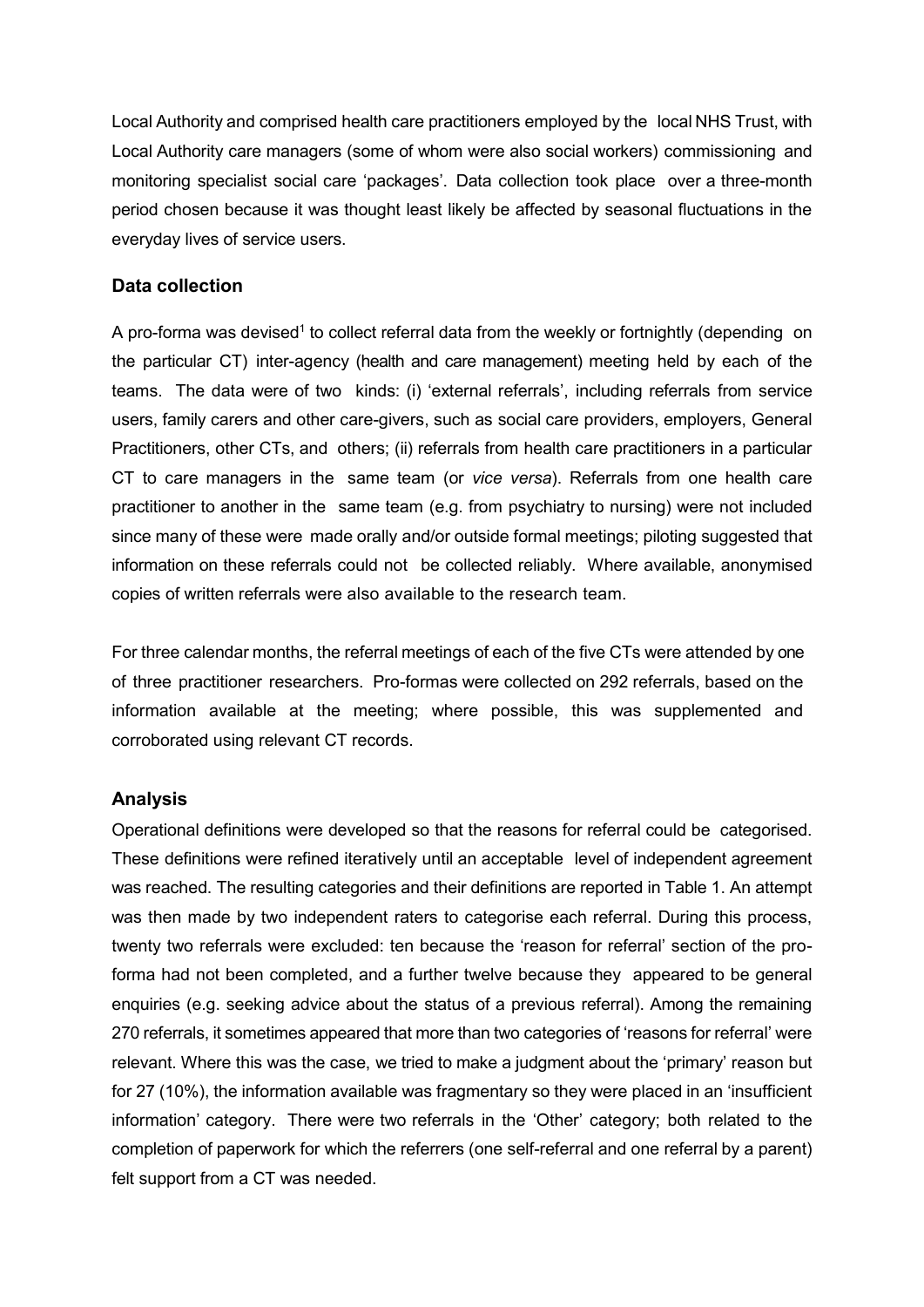#### **Grounds for referral: Referral comprises request for: Access to health/entitlement to, or review of, social care 'package'** Assessment of entitlement to access specialist ID health and/or meet eligibility criteria for specialist social care services; assessment of need for change to health and/or social care package, including amendments to accommodation, funding, CT, support hours, or transition to a personal budget **Mental health and/or behavioural needs** Assessment, treatment and/or support for unusual (for that person) and/or 'challenging behaviours' (including alleged offending or a criminal conviction). **Physical health needs** Information or support regarding co-morbid physical conditions, such as epilepsy or diabetes; health education; continence; attendance at health appointments and/or procedures such as dental check-ups or blood tests. **Skills and independence** Assessment of need for support and/or equipment (including assistive technology) to maintain or increase independence in daily living skills and/or mobility. **Social skills, communication, and personal development** Assessment of need for support and/or equipment (including to support or develop social skills and/or communication and/or support to develop such skills through education or equipment (including assistive technology). Also includes requests for support for a service user engaged in or seeking a romantic relationship, or to build appropriate friendships and/or relationships, including understanding of sexuality. Do not include referrals relating to sexual health, which may better fit in physical health. **Capacity assessments and/or best interests decisions** Support in establishing and/or maximising decision-making capacity or participation in relation to a particular decision, or support in determining 'best interests'. **Safeguarding** Support in safeguarding following abuse or risk of being abused. **Medication** Review of medication or support in medication adherence or management. **Parenting** Support around parenting or a wish to be a parent. **Other** Did not fit into any of the categories, for example, needing support with completing forms or other paperwork. **Referrals containing insufficient information for assign to any category** .

**Table 1: Operational definitions of categories of reasons for referral**

Inter-rater agreement was reached on 195 (72%) of the 270 referrals with usable data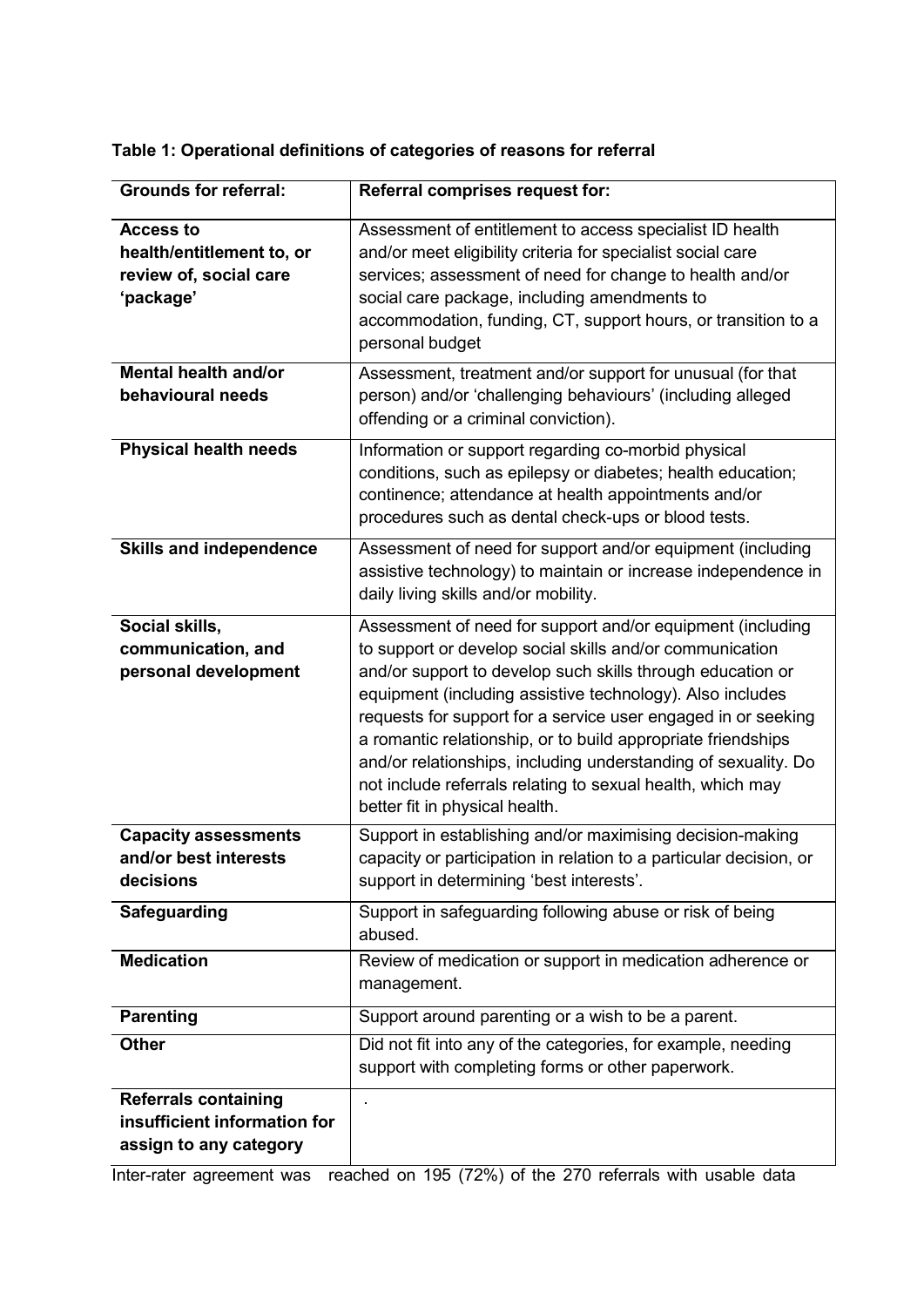(unweighted Cohen's *k*: 0.67 (95% CI: 0.6, 0.73)). For 69 of the remainder, a consensus was reached following initial disagreement but there remained a small number (2%, n=6) for which this was initially impossible, either because the information provided was very complex or (more often), so fragmentary. These six were discussed with the lead author (ICHC), and a consensus was reached.

## **RESULTS**

Over three months, data relating to 292 referrals, ostensibly requests for assessment, treatment and/or support, were collected from the five CTs. Of these, at least some useable data were obtained for 270 referrals. Since the reasons for referral did not differ between the five different CTs, they were pooled.

#### *Characteristics of those referred*

The 270 referrals of individuals with diagnosed or putative learning disabilities related to 255 individuals, just over half (54%, n=137) of whom were reported to be men. The age range was broad (17-78 years, median=33; standard deviation=14.5), as was the range of putative learning disability reported. Of the 204 (80%, n=255) for whom data were available, their learning disabilities were described, normally without any supporting evidence, as 'mild' (35%, n=71), 'moderate' (22%, n=44), 'severe' (27%, n=55) or 'profound' (3%, n=7). The remaining 27 individuals (13%) apparently fell within the 'borderline' intellectual functioning range or above. At the time of their first contact with a particular CT during the study period, almost equal numbers of those referred (n=255) were reported to be living in residential accommodation (mostly supported living) managed by a third sector or independent organisation (40%, n=101) or with family members (37%, n=94). Of the remaining 60 individuals, only 34 people were living on their own, and just 10 were living with a partner. The remaining 26 people were accommodated in a range of settings, including acute and psychiatric hospitals, prisons, and homeless shelters. Almost three quarters of referred individuals (74%; n=189) were already known to one or more members of the service prior to their first referral during the data collection period.

#### *Reasons for referral*

Figure 1 shows the primary reasons for referral. As can be seen, requests for assessment of entitlement to access specialist health care and/or eligibility for specialist social care and/or a review of an existing 'social care' package (including transition to a personal budget) formed the most frequent category. They were followed by three categories: mental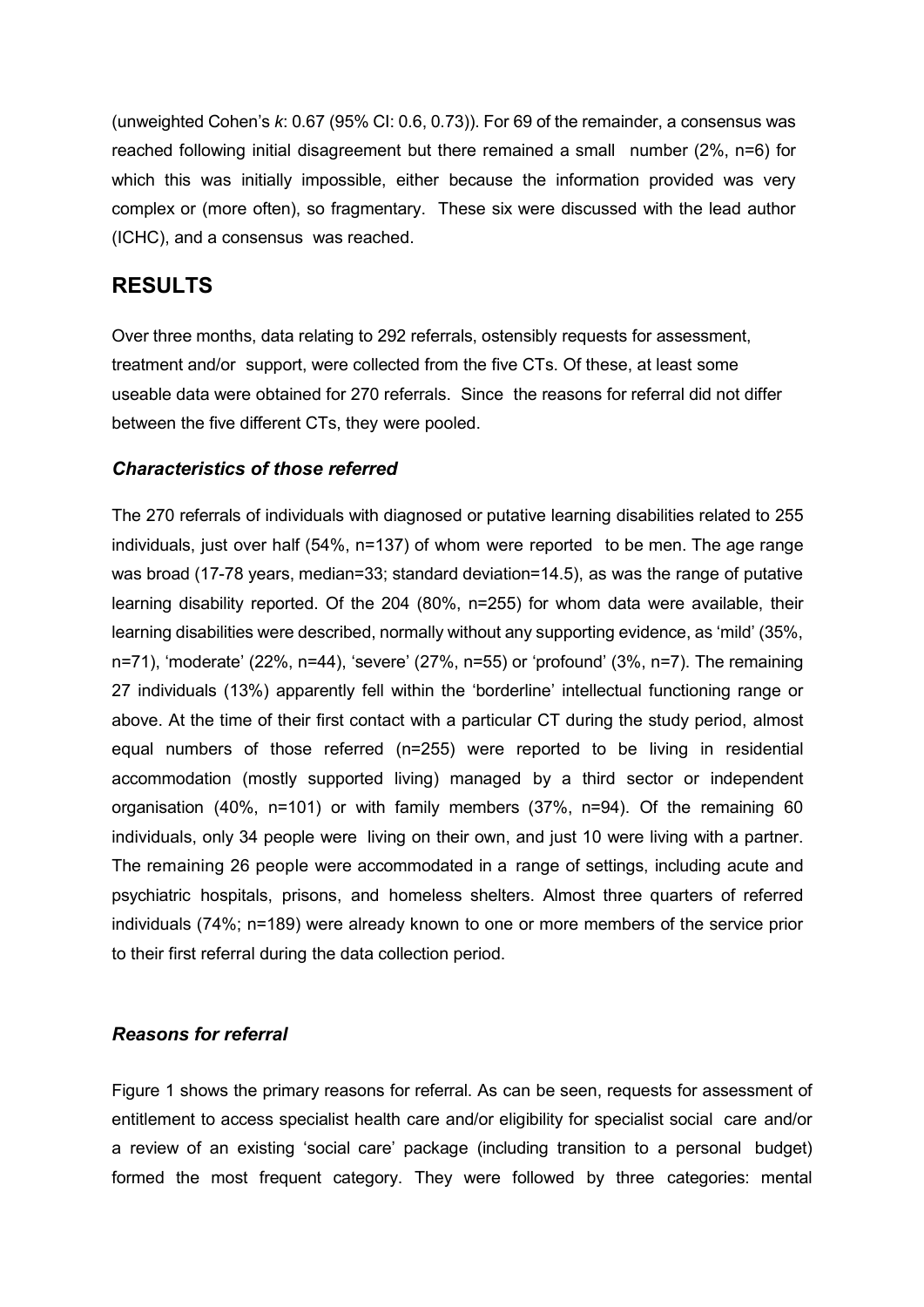health/behavioural needs, physical health needs, and requests for support with skills and independence, all with close to 40 referrals each.



Figure 1: Bar chart summarising the 'primary' reasons for referral (n=270)

## *Outcomes*

The overwhelming majority of the 270 referrals (87%, n =235) were accepted without any further information being sought by the CT. Most (83%, n=211) of the 255 individuals for whom the referrals were made were judged to meet both 'access' criteria (criteria for 'mental retardation' (*sic*); ICD-10, World Health Organization, 1992) and 'eligibility' criteria for specialist social care support (had 'substantial' or 'critical' needs, using the criteria in place at the time; Fernandez and Snell, 2012). Eight (3%) of those referred were only entitled to specialist health care. A further 16 (6%) people met eligibility criteria and were therefore entitled to specialist care management as 'vulnerable persons', but were judged not to meet access criteria. By far the main reason that 35 referrals were not accepted immediately was that the person did not meet relevant criteria (n=31). One referral was passed to the physical disability service that was believed to be more appropriate; another was withdrawn following the sudden death of the referred person. Decisions about the remaining two referrals were deferred so that further information could be collected.

## *Referrers*

Of the 270 referrals made to the service, more than three-quarters (78%, n=211) were made by 'external' referrers (from outside the service). As Table 2 shows, the range of referrers was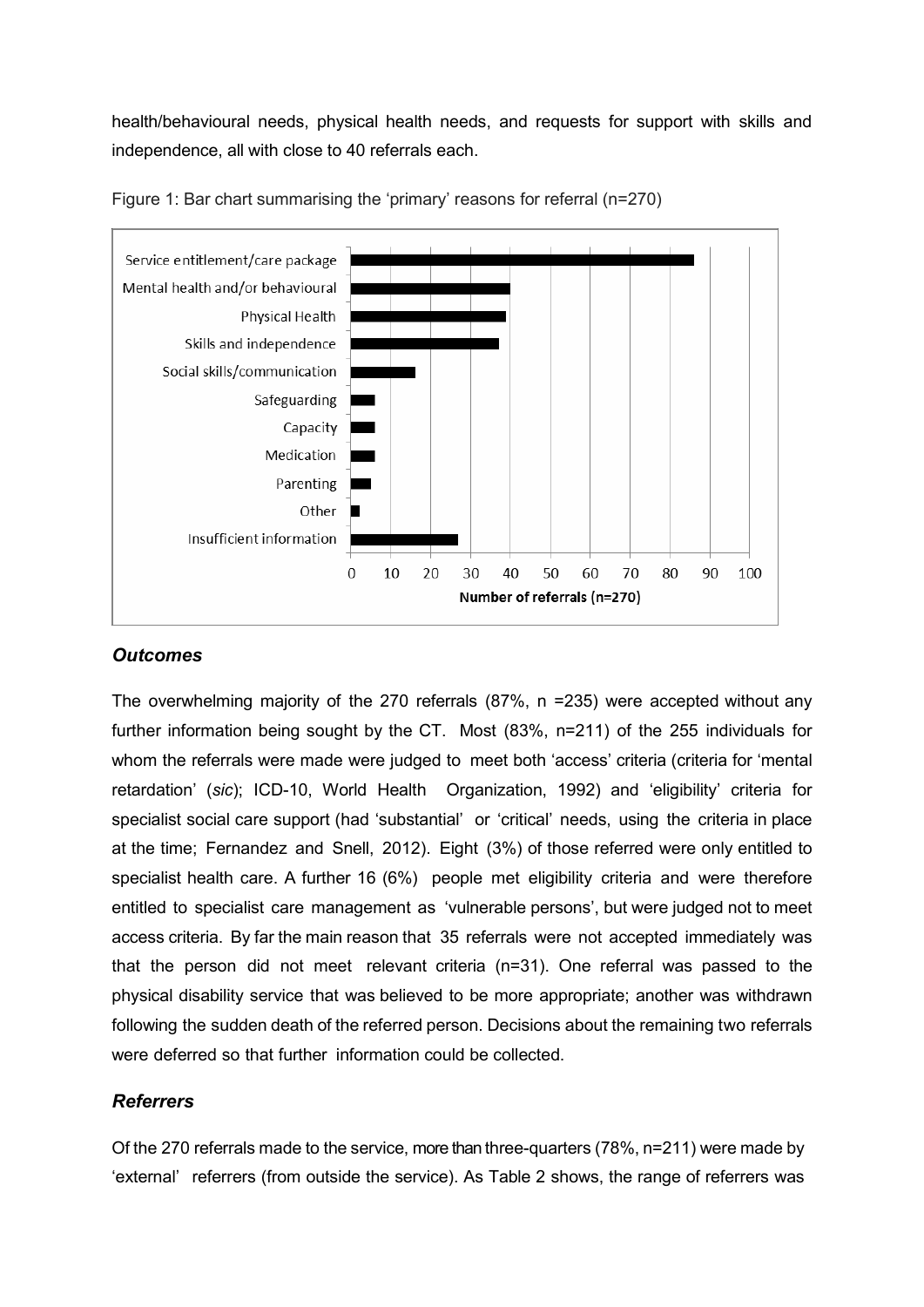very broad, with the largest groups comprising care-givers such as support workers and their managers in social care provider organisations (19%, n=50), General Practitioners (GPs; 12%, n=32), and carers/partners (11%, n=31). Four service users were self-referrals; all had previous experience of the service.

| Source of external referral                                                                                                                                                           | n               | %                |
|---------------------------------------------------------------------------------------------------------------------------------------------------------------------------------------|-----------------|------------------|
| Care-giver (support worker/manager from social care<br>provider organisation)                                                                                                         | 50              | 23.7             |
| <b>General Practitioner</b>                                                                                                                                                           | 32              | 15.2             |
| Carer (family member or partner)                                                                                                                                                      | $\overline{31}$ | 14.7             |
| Day-service/employer                                                                                                                                                                  | 21              | 10.0             |
| Secondary health care (general hospital; in-patient ID<br>service)                                                                                                                    | 16              | 7.6              |
| Transitions team for individuals moving from children's to<br>adult ID services                                                                                                       | 7               | 3.3              |
| Self                                                                                                                                                                                  | $\overline{4}$  | $\overline{1.9}$ |
| Child & family team due to concern about the person's care<br>of others                                                                                                               | 4               | 1.9              |
| Care Manager from another Community Team in the ID<br>service                                                                                                                         | 2               | 0.9              |
| Child & family team for a young person in the care of the<br>local authority                                                                                                          | 2               | 0.9              |
| Police or other criminal justice agency                                                                                                                                               | $\overline{2}$  | 0.9              |
| In-patient general psychiatric service                                                                                                                                                | $\overline{1}$  | $\overline{0.5}$ |
| Care Manager from outside the county for person placed<br>within the area covered by one of the CTs                                                                                   | 1               | 0.5              |
| Other (e.g. Independent Mental Capacity Advocate;<br>Neighbourhood Housing Officer/Warden; community<br>Occupational Therapist; Direct payments officers; NHS<br>Direct) or uncertain | 38              | 18.0             |

**DISCUSSION**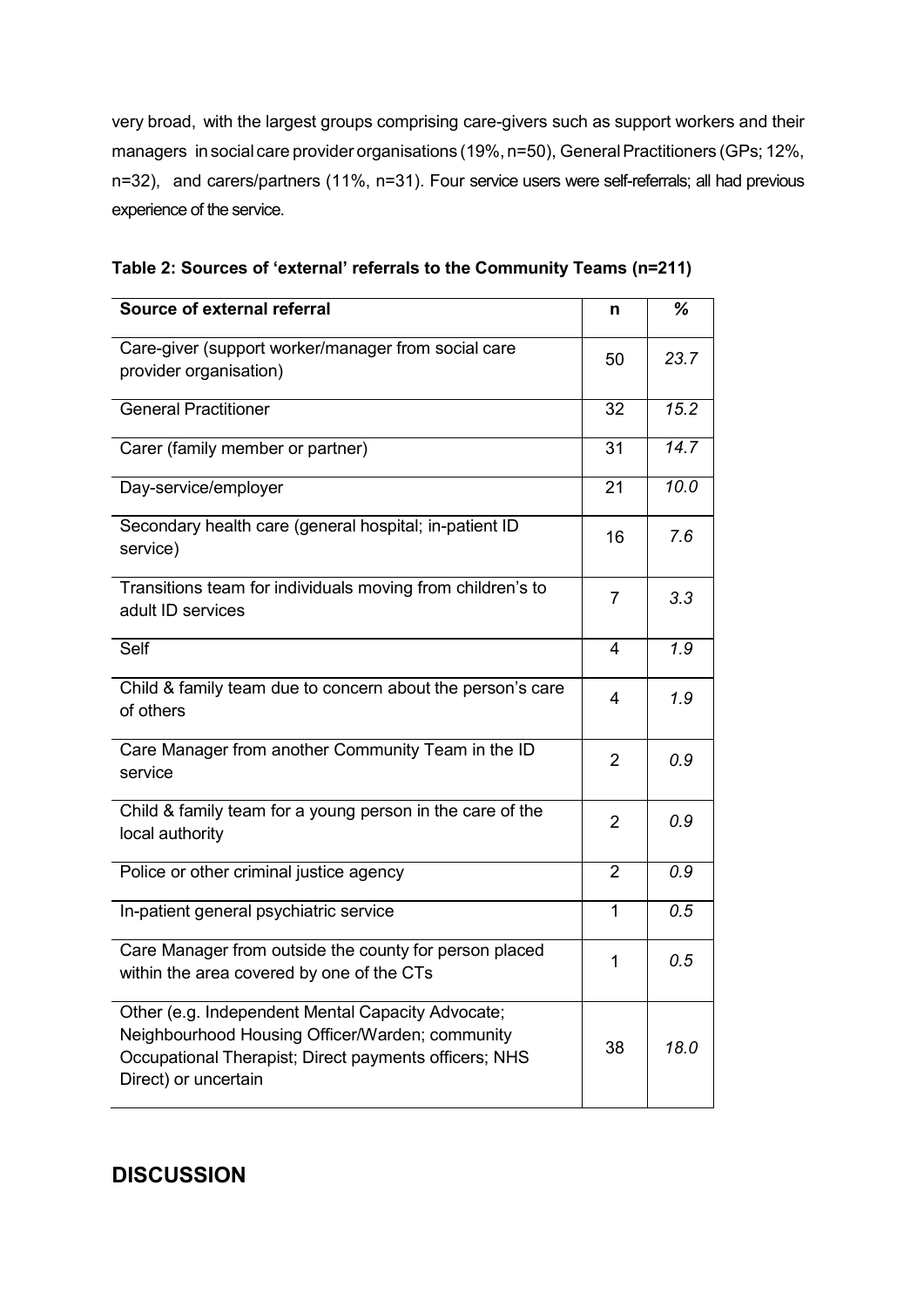The purpose of this study was to gain a better understanding of the support sought from five integrated health and care management Community Teams in a single, county-wide, service in order to consider, more broadly, their roles and responsibilities. Given that our data comprised consecutive referrals to five different CTs over a three month period, it is likely that they were reasonably representative of the referrals received by NHS health care practitioners and local authority care managers in a service in which there were very few staff vacancies.

The study has a number of limitations. First, we did not include referrals that were either already being addressed by one of the CTs or were 'internal' referrals between health care practitioners or between care managers within each CT. As a result, the sample is not representative of the entire caseload of the service. Referrals to specific disciplines, such as arts therapies, which arise almost entirely from intra-Team discussions, are underrepresented. What this means is that the findings should *not* be used to make a case for resourcing; they can only be used to argue that, if such Teams are to continue, then CTs need to be able to address at least the referral issues identified. We wish also to emphasise that the findings cannot provide guidance about the number of referrals to be expected. There were different practices both across disciplines and in different Teams that could not be explained simply by features of the locality in which the CT was based. At one extreme, there was an 'assess, treat, and discharge' model, akin to that of acute secondary care. Proponents of this view were likely to see continuing contact with services as encouraging people to see themselves primarily as 'service users'. In contrast, other practitioners or teams adopted a model similar to that used by General Practitioners in primary care: they retained referred individuals on their caseloads for many years and tried to adapt the frequency and intensity of contact to the needs of the person, their care-givers and their social networks. Their argument was that such an approach provided security for individuals, and their care-givers, through enabling a preventative approach that acknowledged the fragility of some service-users' wellbeing. We would argue that both approaches have merit, depending on the service user and their needs. In addition, while we found no differences in the referrals made to the five different CTs, we cannot know the extent to which our findings are generalisable to other parts of England. It is likely that local contextual factors, such as the competence of staff and managers in social care provider organisations, their willingness to collaborate with CTs, and the ability of the CTs to respond to referrals and work proactively to support people with learning disabilities and their care-givers, will all be relevant to both the number and the type of referrals received.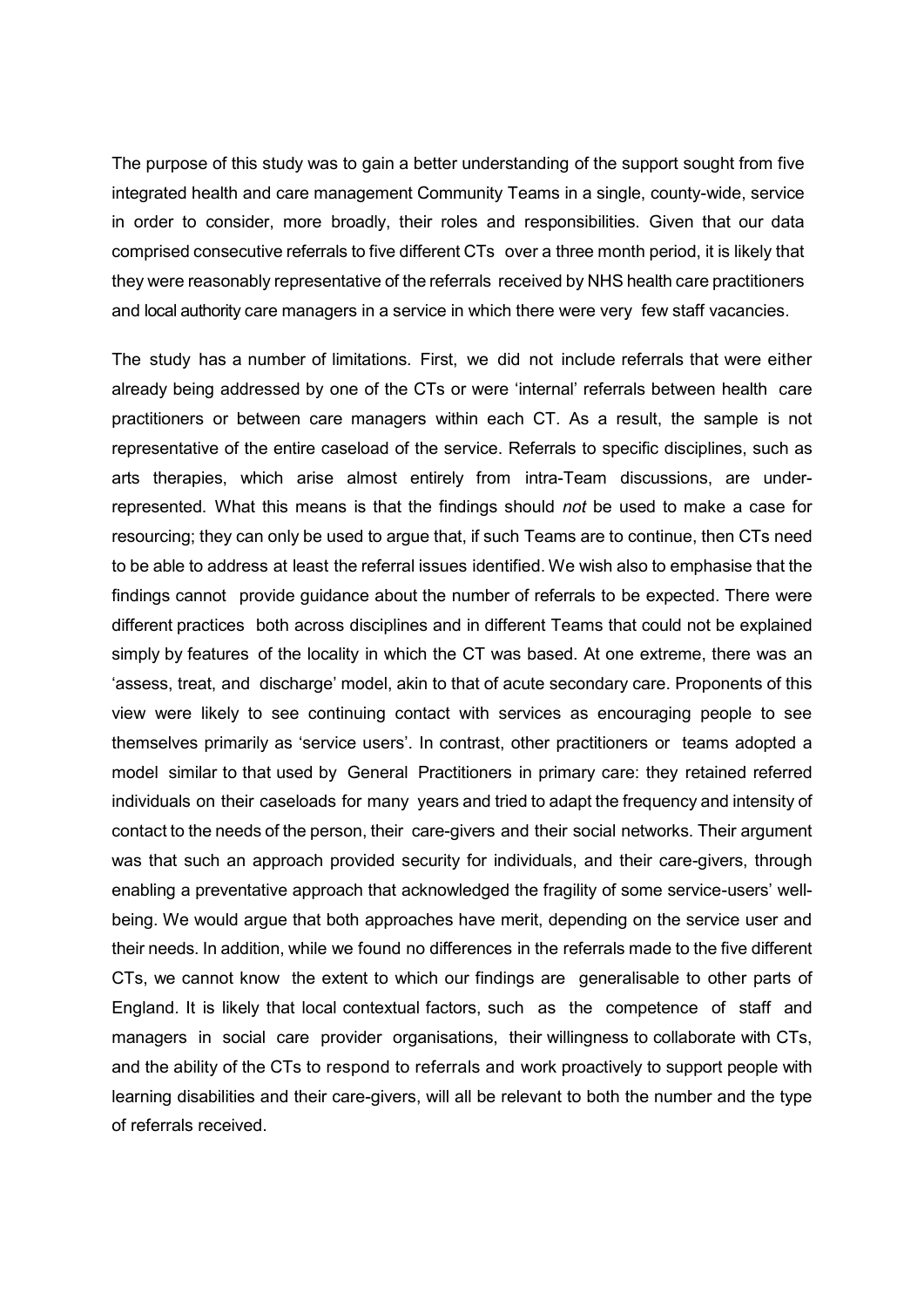Nevertheless, there are a number of findings that deserve further consideration. First, the data indicate the broad spread of age level and of impairment among the 255 people referred. More importantly, the range of reasons for referrals, even within a single category and focussing only on the 'primary' reason, was very varied. This is not surprising: people with 'learning disabilities' are a heterogeneous population whose range of needs seems to require the broadest interpretation of the tasks of a CT set out by the British Psychological Society (2015). Our data suggest that, to respond to referrals, CTs should have access to a range of expertise and the involvement of more than one agency. Even assessing a person's entitlement to specialist health or social care and/or the review of an existing social care 'package' (the commonest reason for referral) could engage health care practitioners. Similarly, assessing and/or treating mental health and/or behavioural needs may require disciplines familiar with and able to support: the diagnosis of mental and/or physical disorders, the functional assessment of behaviour, the development and improvement of communication environments, sensory integration, support in maintaining and developing skills, support with eating and drinking, training and support for care-givers, and the commissioning by care managers of competent social care provision. Even less common frequent referrals, such as requests to support with decision-making capacity, or safeguarding concerns, often required the involvement of more than a single health care discipline and/or an inter- or multi-agency approach.

Secondly, three-quarters of the individuals referred for the first time in the three months of data collection were already known to the CTs: they were in fact re-referrals. It is possible that the lack of explicit information about the level of impairment of some of the referred individuals reflected the extent to which tacit knowledge about the person was believed to be shared within a particular Team (see Farrington *et al.*, 2015), for more detailed discussion). The limited number of new referrals is perhaps not surprising given that the needs of many of those individuals in contact with CTs will be life-long, and require long-term or repeated input. It is, however, disappointing to find that such a small proportion (1.9%) of people with learning disabilities referred themselves to services. This suggests that CTs have more work to do to encourage participation by potential service users. The delivery of health care to people with learning disabilities should reflect partnerships with people with learning disabilities as well as care-givers or service providers. These considerations lend support to a model of CTs that is not only multi-disciplinary and inter-agency but also has a strong locality-based focus, working with service users directly, care-givers, primary care staff (particularly General Practitioners), employers, and others in their geographical 'patch' to ensure that the strategies used by CTs are ethically and clinically sound, effective, and maintained.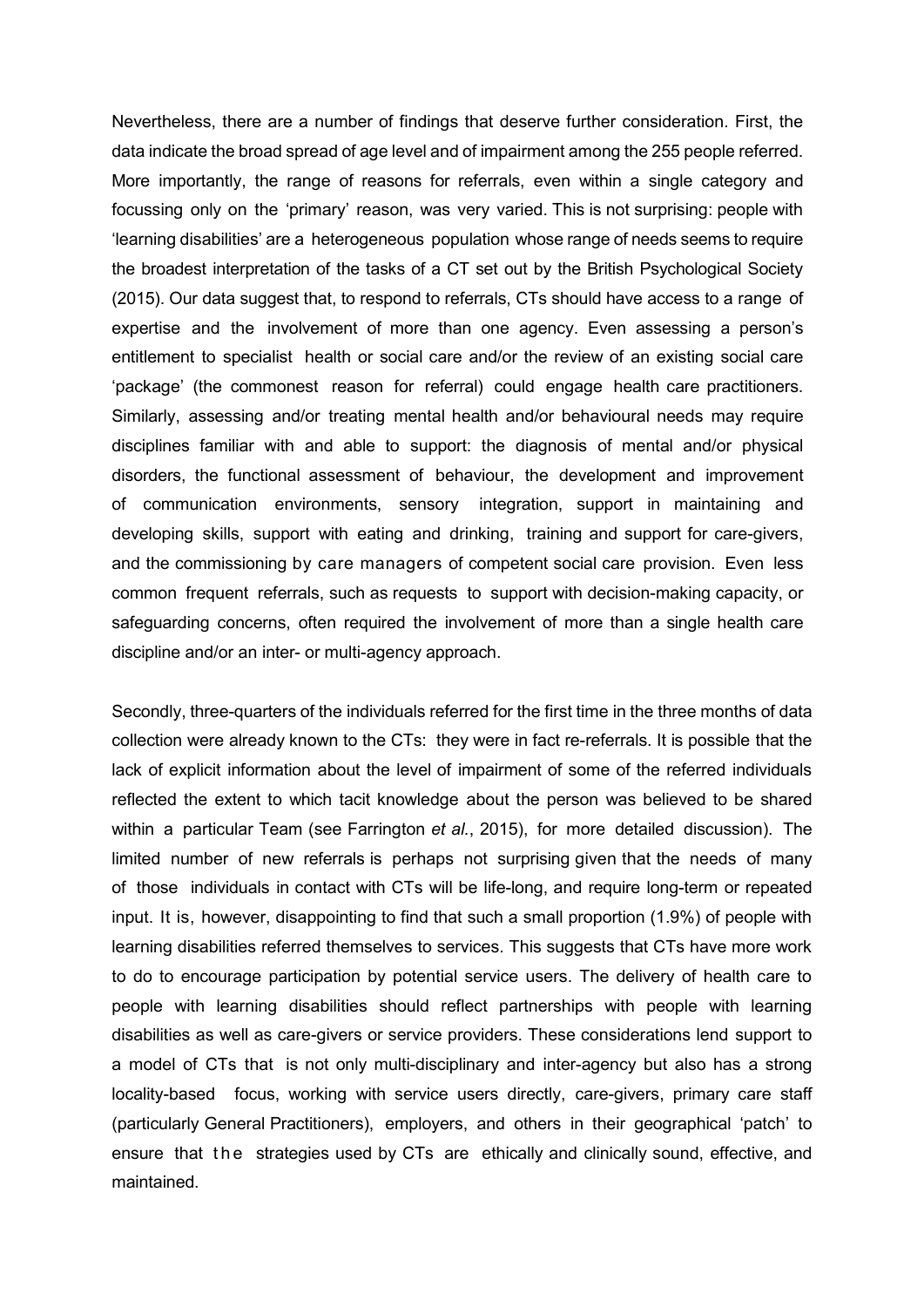Thirdly, the existence of specialist service such as CTs, occupying a space between primary and secondary health services, creates boundaries that have to be managed. We suggest that these take three forms: first, in a service for adults with learning disabilities, specialist health care is only available to adults who meet the necessary ICD-10 (World Health Organisation, 2002) criteria. For many of the individuals referred to our sample, there was little dispute since the individual was very well-known to the service, was transferring from children's learning disability services, had a severe or profound disability, or was recognised as having a neurodevelopmental syndrome characterised by impairments in intellectual and adaptive functioning. In contrast, there were many more difficulties in making decisions about a person's entitlement to access specialist health services when they had no previous contact with learning disability services, but had, for example, a history of marked psychosocial deprivation, substance misuse, and/or were living in a challenging situation such as a homeless persons' hostel. The second boundary relates to making decisions about whether a person's needs might best be met by a CT or would be more appropriately addressed by mainstream health services or some other service. As part of the vision for the service, clarity is required about the needs that should be met primarily by the CTs, and those for which their role might be that of signposting to, or working in partnership with, another service. For example, in response to referrals about prospective or new parents, CTs contributed a learning disability perspective to decision-making by mainstream child and family services. The final boundary relates to the structure of the CTs described here: they were integrated health and caremanagement Teams managed by the local authority but also with the responsibility of meeting health needs. In England, health interventions are the responsibility of the NHS and are mainly delivered free at the point of delivery. In contrast, the availability of additional social support depends on meeting specific local authority criteria. As our findings illustrate, a small number of referred individuals were entitled to specialist health care but were not eligible for additional social care even when a lack of adequate or sufficient support may have contributed to, or maintained, the person's health care needs. This emphasises the importance of close inter-agency working within CTs through, for example, joint budgets.

The findings also have implications for service design. A number of issues arise from the requirement for inter-disciplinary and inter-agency working, including confidentiality, recordkeeping, cultural differences in working practices, and training and supervision needs. Addressing these issues requires a clear vision of what the CTs are there to do (Clare *et al*., 2017), sensitive leadership that manages tensions between health services and local authority services, and practices that optimise the sharing of tacit and explicit knowledge between different Team members (Farrington *et al.*, 2015). Finally, there must be an acknowledgement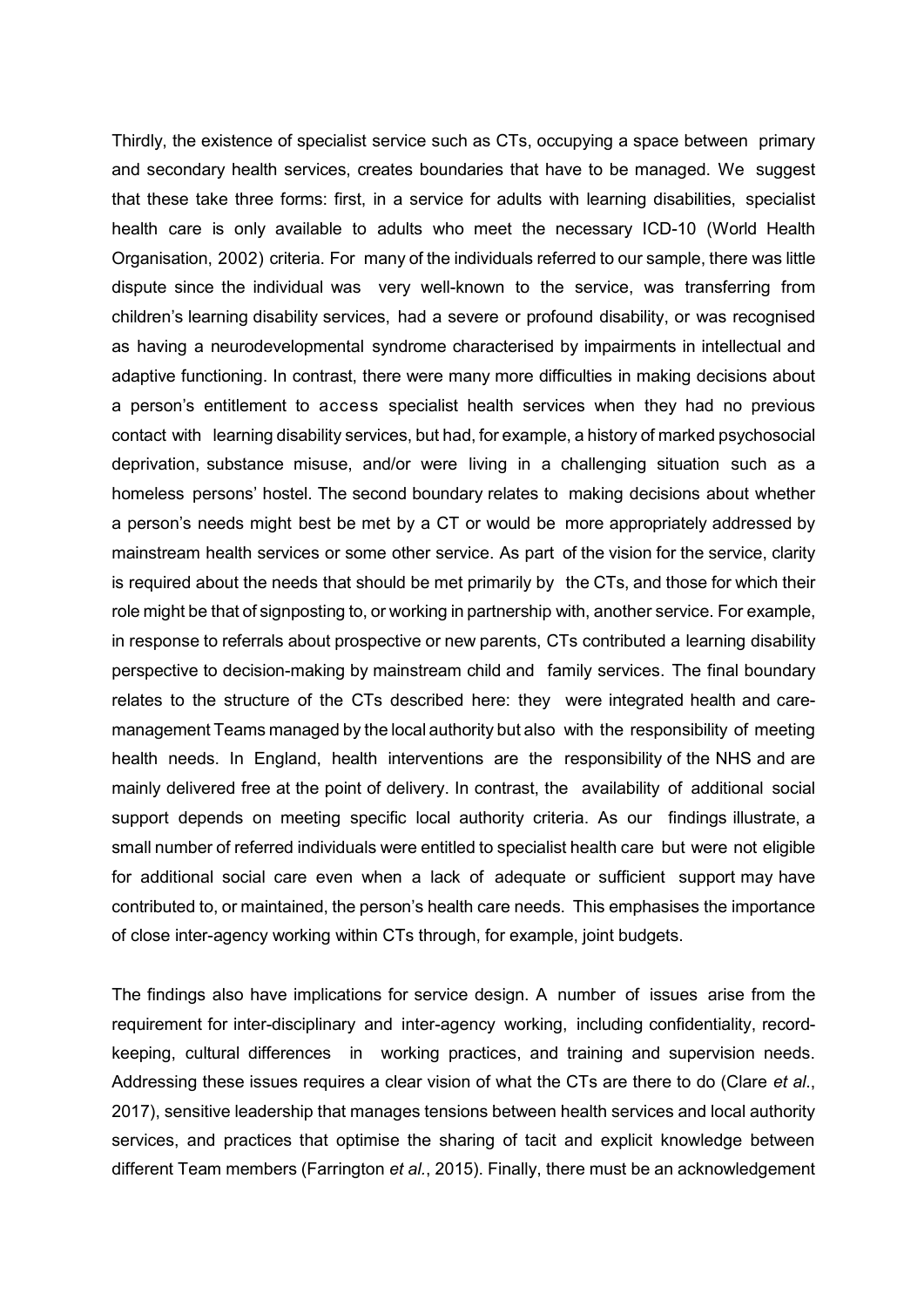that boundaries between CTs and other services are inevitable. Flexibility is required to ensure that people with learning disabilities and their care-givers are supported across these boundaries rather than falling between them because of the intransigence of different services.

In this paper, we have focussed on referrals to five CTs and identified the kinds of needs that they are expected to meet. As Slevin *et al.* (2008) pointed out more than a decade ago, the efficacy of CTs' responses to these needs remains little investigated and this should be a priority in future research.

## **NOTE**

 $<sup>1</sup>$  Available from the last author</sup>

# **ACKNOWLEDGEMENTS**

We are grateful to the CTs and their managers for for their support in facilitating the study. Funding was provided by the National Institute for Health Research's (NIHR) Collaborations for Applied Health Research and Care (CLAHRC) for Cambridgeshire & Peterborough. During the preparation of this paper, APW and ICHC were funded by the NIHR's CLAHRC East of England Programme. The views expressed are those of the authors and not necessarily those of the NHS, the NIHR, or the Department of Health and Social Care.

# **REFERENCES**

British Psychological Society (2015), *Delivering Effective Specialist Community Learning Disabilities Health Team Support to People with Learning Disabilities and their Families or Carers: A Briefing Paper Prepared by the National LD Professional Senate*, The Faculty for People with Intellectual Disabilities (Division of Clinical Psychology), Leicester.

Browning, M., Gray, R. and Tomlins, R. (2016), 'A community forensic team for people with intellectual disabilities', *Journal of Forensic Practice*, Vol. 18 No. 4, pp. 274-282.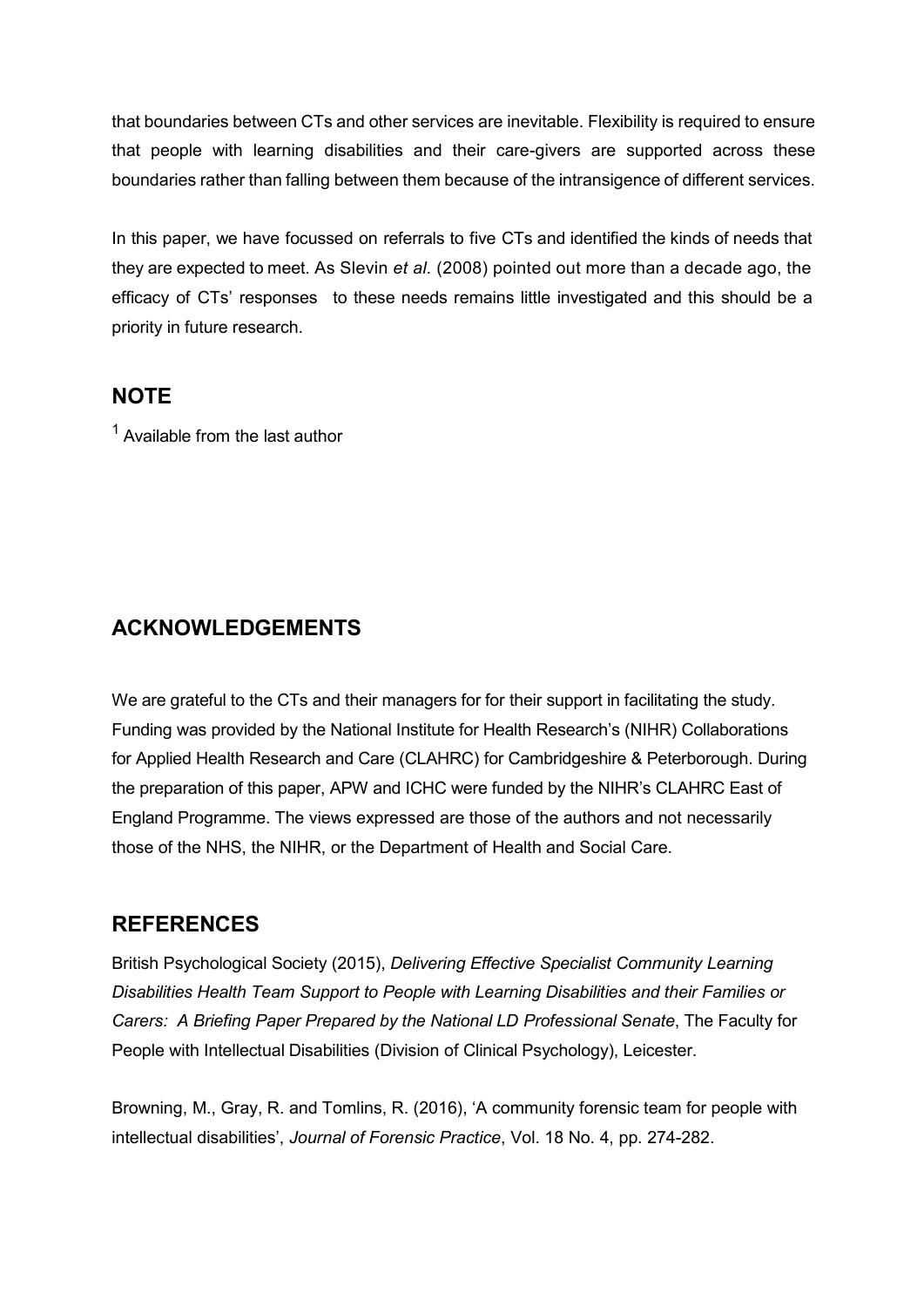Clare, I.C.H., Wade, K.A., Bolton, S., Wagner, A.P., Biletskaya-Steven, T. and Holland, A.J. (2018), 'The use of anti-psychotic and other psychotropic medication in a specialist community service for adults with learning disabilities', *Tizard Learning Disability Review*, Vol. 23 No. 1, pp. 12-21.

Clare, I.C.H., Madden, E.M., Holland, A.J., Farrington, C.J.T., Whitson, S., Broughton, S., Lillywhite, A., Jones, E., Wade, K.A., Redley, M. and Wagner, A.P. (2017), '"What vision?": experiences of team members in a community service for adults with intellectual disabilities', *Journal of Intellectual Disability Research*, Vol. 61 No. 3, pp. 197-299.

Emerson, E., Forrest, J., Cambridge, P. and Mansell, J (1996), 'Community support teams for people with learning disabilities and challenging behaviours: Results of a national survey', *Journal of Mental Health*, Vol. 5 No. 4, pp. 395-406.

Farrington, C.J.T., Clare, I.C.H., Holland, A.J., Barrett, M. and Oborn, E. (2015), 'Knowledge exchange and integrated services: Experiences from an integrated community intellectual (learning) disability service for adults', *Journal of Intellectual Disability Research*, Vol. 59 No. 3, pp. 238-247.

Fernandez J-L. and Snell T. (2012), *Survey of Fair Access to Care Services Assessment Criteria among Local Authorities in England*', Economics of Social and Health Care Research Unit, London.

Greig, R. and Peck, E. (1998), 'Is there a future for the Community Learning Disabilities Team?', *Tizard Learning Disability Review*, Vol. 3 No. 1, pp. 35-41.

Hassiotis, A., Robotham, D., Canagasabey, A., Romeo, R., Langridge, D., Blizard, R., Murad, S. and King, M. (2019), 'Randomized, single-blind, controlled trial of a specialist behavior therapy team for challenging behavior in adults with intellectual disabilities', *American Journal of Psychiatry*, Vol. 166 No. 11, pp. 1269-1277.

Slevin, E., McConkey, R., Truesdale-Kennedy, M., Barr, O. and Taggart, L. 2007), 'Community learning disability teams: Perceived effectiveness, multi-disciplinary working and service user satisfaction', *Journal of Intellectual Disabilities*, Vol. 11 No. 4, pp. 329-342.

Walker, T., Stead, J. and Read, S.G. (2003), 'Caseload management in community learning disability teams: Influences on decision-making', *Journal of Learning Disabilities*, Vol. 7 No.